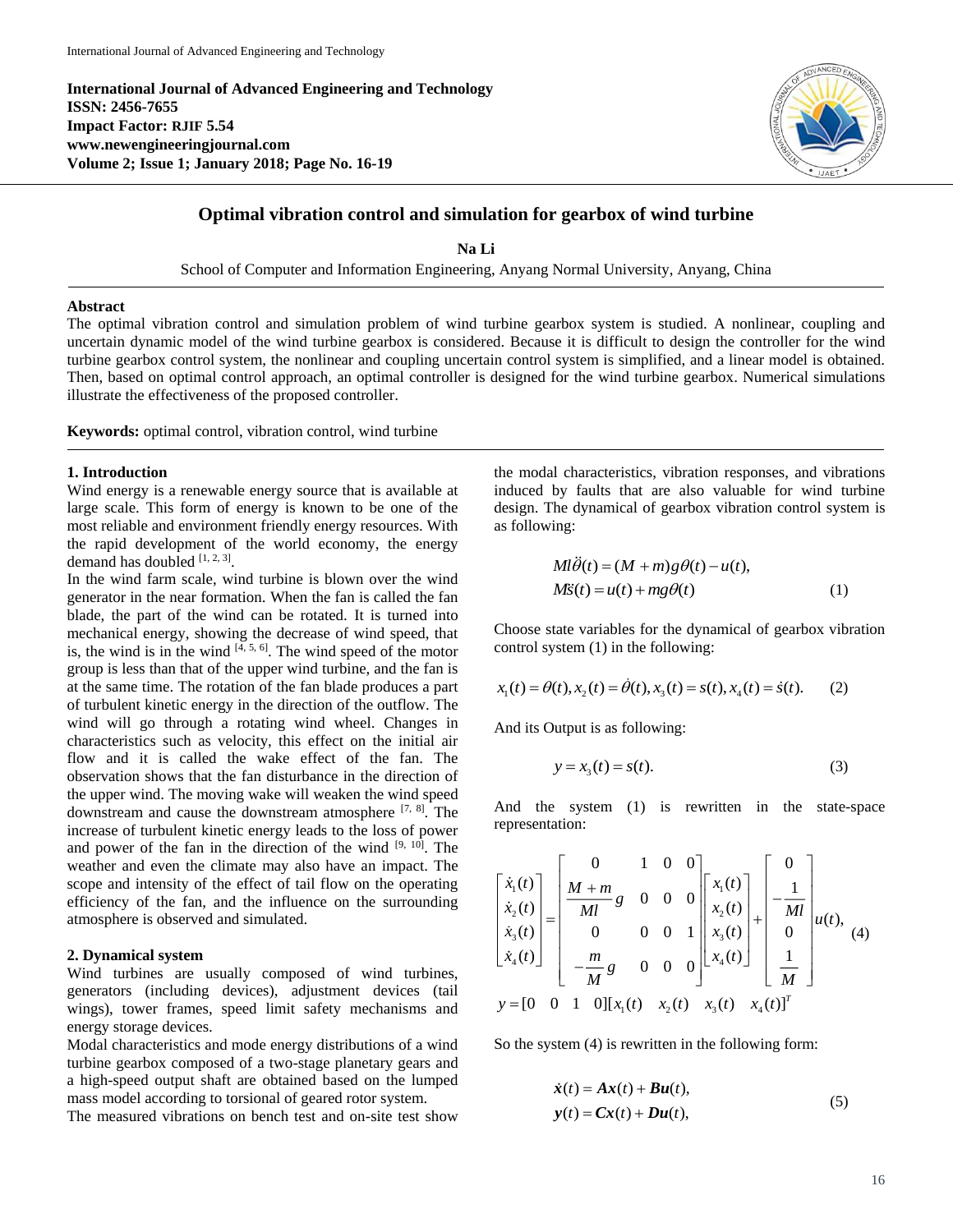in which:

$$
A = \begin{bmatrix} 0 & 1 & 0 & 0 \\ \frac{M+m}{Ml}g & 0 & 0 & 0 \\ 0 & 0 & 0 & 1 \\ -\frac{m}{M}g & 0 & 0 & 0 \end{bmatrix}, \quad B = \begin{bmatrix} 0 \\ -\frac{1}{Ml} \\ 0 \\ \frac{1}{M} \end{bmatrix}, \quad C = \begin{bmatrix} 0 \\ 0 \\ 1 \\ 0 \end{bmatrix}, \quad D = 0.
$$

#### **3. Optimal vibration control and simulation**

Let  $m=0.1$ kg,  $l=0.5$ m, sampling period  $T=0.1$ s, the discrete system of (5) is as following:

$$
X(k+1) = GX(k) + HU(k),
$$
  
\n
$$
Y(k) = CX(k) + DU(k),
$$
\n(6)

in which:

$$
G = \begin{bmatrix} 1.1408 & 0.1035 & 0 & 0 \\ 2.1316 & 1.1048 & 0 & 0 \\ -0.0025 & -0.0001 & 1 & 0.1 \\ -0.0508 & -0.0025 & 0 & 1 \end{bmatrix}, H = \begin{bmatrix} -0.0051 \\ -0.1035 \\ 0.0025 \\ 0.0501 \end{bmatrix}. \tag{7}
$$

Therefore, the augmented system for the discrete system (5) is as following:

$$
P(k+1) = G_1 P(k) + H_1 W(k),
$$
  
W(k) = -K<sub>1</sub>P(k), (8)

in which:

$$
G_{\scriptscriptstyle 1} = \begin{bmatrix} G & 0 \\ -GG & 1 \end{bmatrix}, H_{\scriptscriptstyle 1} = \begin{bmatrix} H \\ -CK \end{bmatrix}, K_{\scriptscriptstyle 1} = \begin{bmatrix} K & -K_{\scriptscriptstyle 1} \end{bmatrix}.
$$

Therefore, the problem of the optimal vibration control for the gearbox of wind turbine is just to design  $K<sub>1</sub>$  to make the performance index in (9) minimum, and the performance index is as following:

$$
J = \frac{1}{2} \sum_{k=0}^{\infty} \left[ P^T Q P + W^T R W \right],
$$
 (9)

in which:

$$
Q = diag([10, 1, 100, 1 1]), R = 1.
$$

In order to seek  $K_1$  to make the performance index in (9) minimum, we design the Matlab program to simulate the

control effect. A= [0 1 0 0;20.601 0 0 0; 0 0 0 1;-0.4905 0 0 0];  $B=[0;-1;0;0.5];$  $C=[0 0 1 0];$  $D= 0;$  $[G,H]= c2d(A,B,0.1)$  $G1 = [G, zeros(4,1); -C*G, 1];$  $H1=[H;-C*H];R=1;$ Q= diag ([10,1,100,1,1]); [K1,P,e] =dlqr(G1,H1,Q,R); disp('Optimal feedback gain matrices:')  $Ki = -K1(1,5)$  $K= K1(1,1:4)$ %Step response %The states of the closed loop system is (GC,HC,CC,DC) GC= G1-H1\*K1; HC= [0;0;0;0;1]; CC= [0 0 1 0 0];DC=0; figure(1) V= [0 100 0 1.2];  $[Y,X]=$  dstep(GC,HC,CC,DC,1,100);  $KK=1$ :length $(Y)$ ; Plot (KK,Y,'Ok',KK,Y,'-W') Axis (V) %title (Step response) Xlabel ('sampling') Ylabel ('Y') Figure (2)  $V=[0 100 -0.2 0.8];$ WW= [1,0,0,0,0];Y1=X\*WW'; Plot (KK,Y1,'Ok',KK,Y1,'-W') Axis (V) Xlabel ('sampling') Ylabel ('X1') Figure (3)  $V=[0 100 -0.2 0.8];$  $WW=[0,1,0,0,0]; Y1=X*WW';$ Plot (KK,Y1,'Ok',KK,Y1,'-W') Axis (V) Xlabel ('sampling') Ylabel ('X2') Figure (4)  $V=[0 100 -0.2 0.8];$ WW=  $[0,0,0,1,0]$ ;  $Y1 = X*WW$ ; Plot (KK,Y1,'Ok',KK,Y1,'-W') Axis (V) Xlabel ('sampling') Ylabel ('X4') Figure (5)  $V=[0 100 -5 25];$ WW= [0,0,0,0,1];Y1=X\*WW'; Plot (KK,Y1,'Ok',KK,Y1,'-W') Axis (V) Xlabel ('sampling') Ylabel ('X5')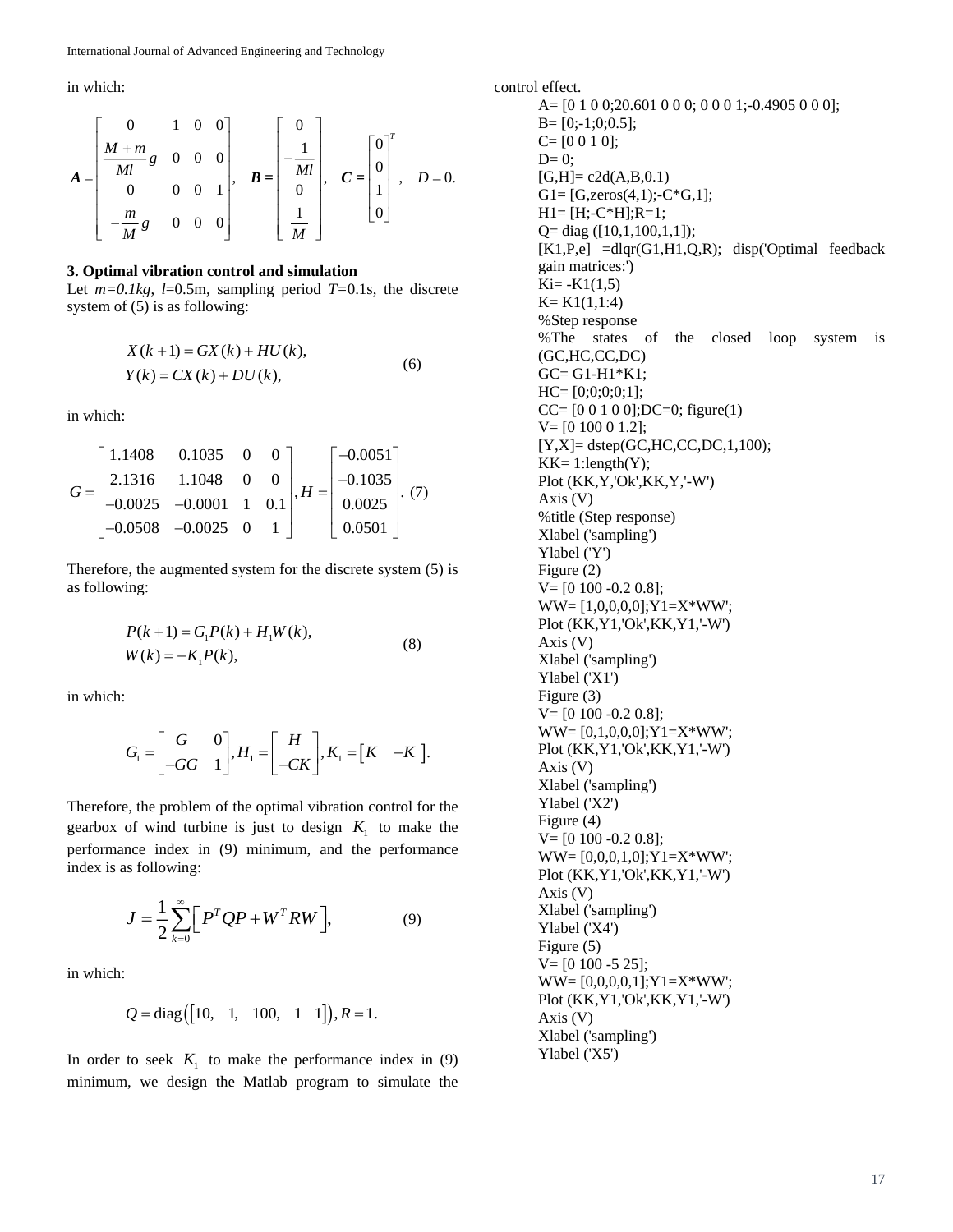

**Fig 1:** Curve of the output



**Fig 2:** Curve of *x*<sup>1</sup>

The load-sharing distributions of the gears within the wind turbine transmission chain are also compared considering different internal excitation and external load. The measured tooth strains under different load-sharing conditions show that the prediction based on the torsional model of the geared rotor system is acceptable, and the results of them are shown in fig 1.



**Fig 3:** Curve of *x*2.



**Fig 4:** Curve of *x*<sup>4</sup>

The modal characteristics of the gearbox are also analyzed based on the whole gearbox finite element model by using finite element method. The operating modal measurements are also obtained to check the calculated modes for the whole machine based on the whole gearbox finite element model. The results of the gearbox vibration control are shown in fig.2-fig5.



**Fig 5:** Curve of *x*5.